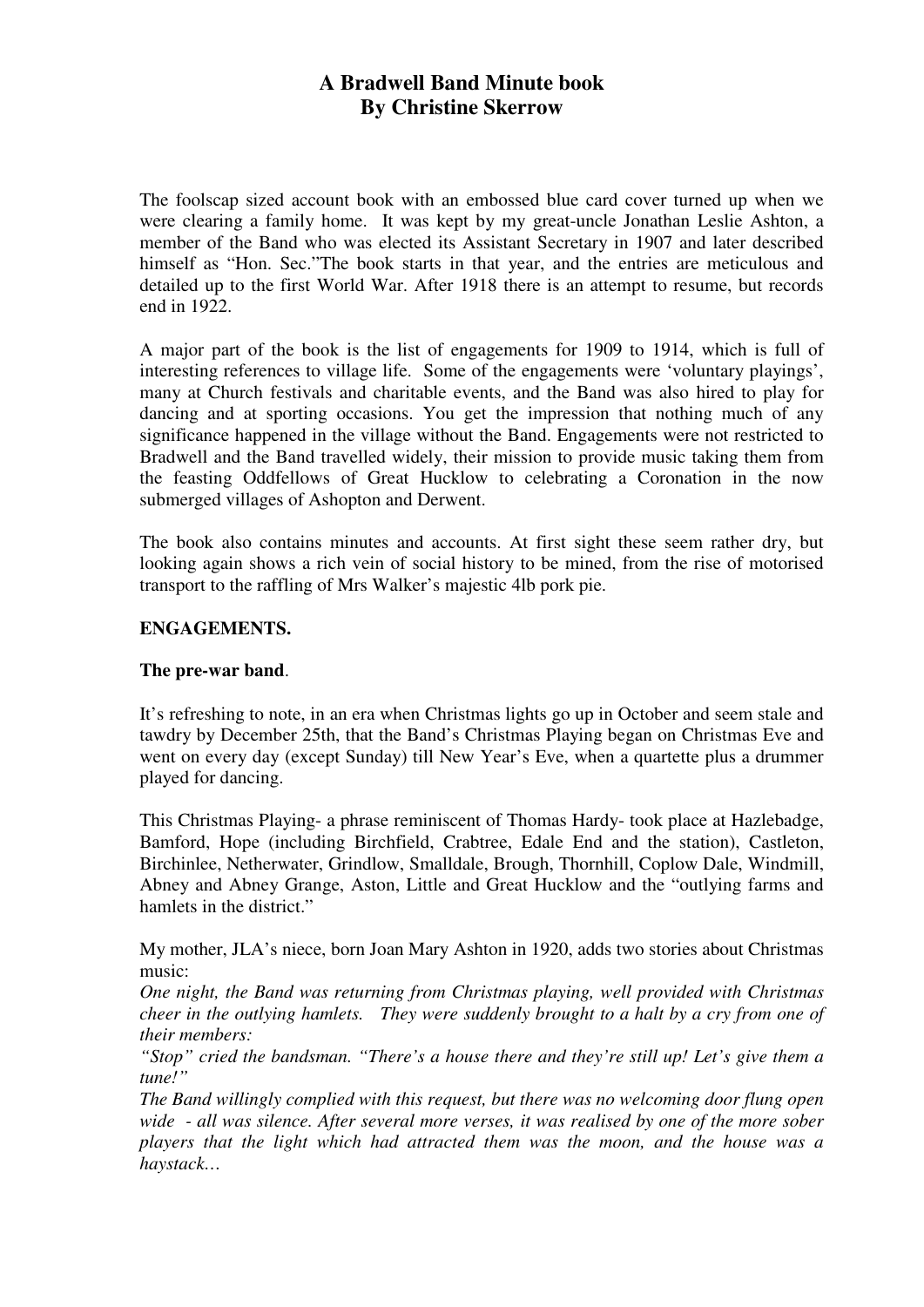The other is about the choirs who used to sing carols around the village on Christmas Eve:

*Seasonal goodwill ensured that they were welcome at any house, and refreshments were freely offered and accepted, greatly improving the quality of the renderings as the night wore on. Disaster struck after they visited a good Chapel family, who were teetotal and served the singers with mugs of hot cocoa. This played such havoc with the singers that they had to abandon their efforts. When they recovered, the choir members were adamant that it wasn't their previous intake, but the cocoa which had been the last straw!* 

Not only the cocoa was dangerous! Jonathan and Charles mother, Eliza Ann Bradwell, (Jabez Bradwell's sister) used to make her own parsnip wine, consumed in generous quantities by choir and band at times of celebration. The youngsters in the family were forbidden to touch the brew, and the reason came out many years later after Eliza Ann's death- it was fortified before bottling with a large amount of brandy.

Back to the Minute book: the Band also played at Easter –"mainly sacred music" on Good Friday and Easter Eve, and for dances on Easter Monday, in Castleton and Bradwell. At Easter 1910 they played in Castleton for the Derbyshire Medals Competition, Final roundthere's no mention of the result!

Easter 1912 was recorded as "too rough weather for playing".

At Whitsuntide 1912, there was dancing again, at the Shoulder of Mutton, but the peak of the dancing year was reached at Bradwell Wakes in July, when the Band or a small "quadrille" ensemble of band members played for dancing almost every day, each time at a different public house!

Fund-raising for hospitals, in this pre-NHS era, was also a major focus of voluntary playing. In 1912, Bradwell, Hope, Bamford, and Edale villages held hospital demonstrations, and the following year the Band played in processions for Hospital Sundays in Bradwell, Castleton and Bamford. The last was followed by tea at Derwent Hall, now submerged, which they had visited the previous year- see below.

Paid engagements were very varied, ranging from the Peak Forest Band of Hope (£1 10s), Litton scholars' procession (£2) and Bradwell Flower Show (10 shillings). A regular client was the Oddfellows' Friendly Society (Manchester Unity). Centenary celebrations were held at Castleton in September 1910 (£2), and later Oddfellows engagements included Great Hucklow Club Feast on August 29th in 1911. This was a 'good do', with dinner, tea and refreshments.

Strangely enough, another Oddfellows club feast on August 25th at the same venue is recorded lower down on the same page. Did the copious refreshments affect the accuracy of our Hon. Sec.? Or did the Oddfellows live up to their name, enjoying the first feast so much that they had another 4 days later? Next year, it was back to normal with just the one feast, with the comment, "very good treatment as usual".

The hospitality at Hope Sheep Dog Trials, on the other hand, wasn't up to much, though the engagement was well paid at £4 10s. In 1911 the book notes "no refreshments or bandstand". Next year there was some improvement- "a few refreshments, (rather better than usual.)" In 1913, for the same fee, no refreshments are mentioned, but at least it was an "easy day, very little playing to do."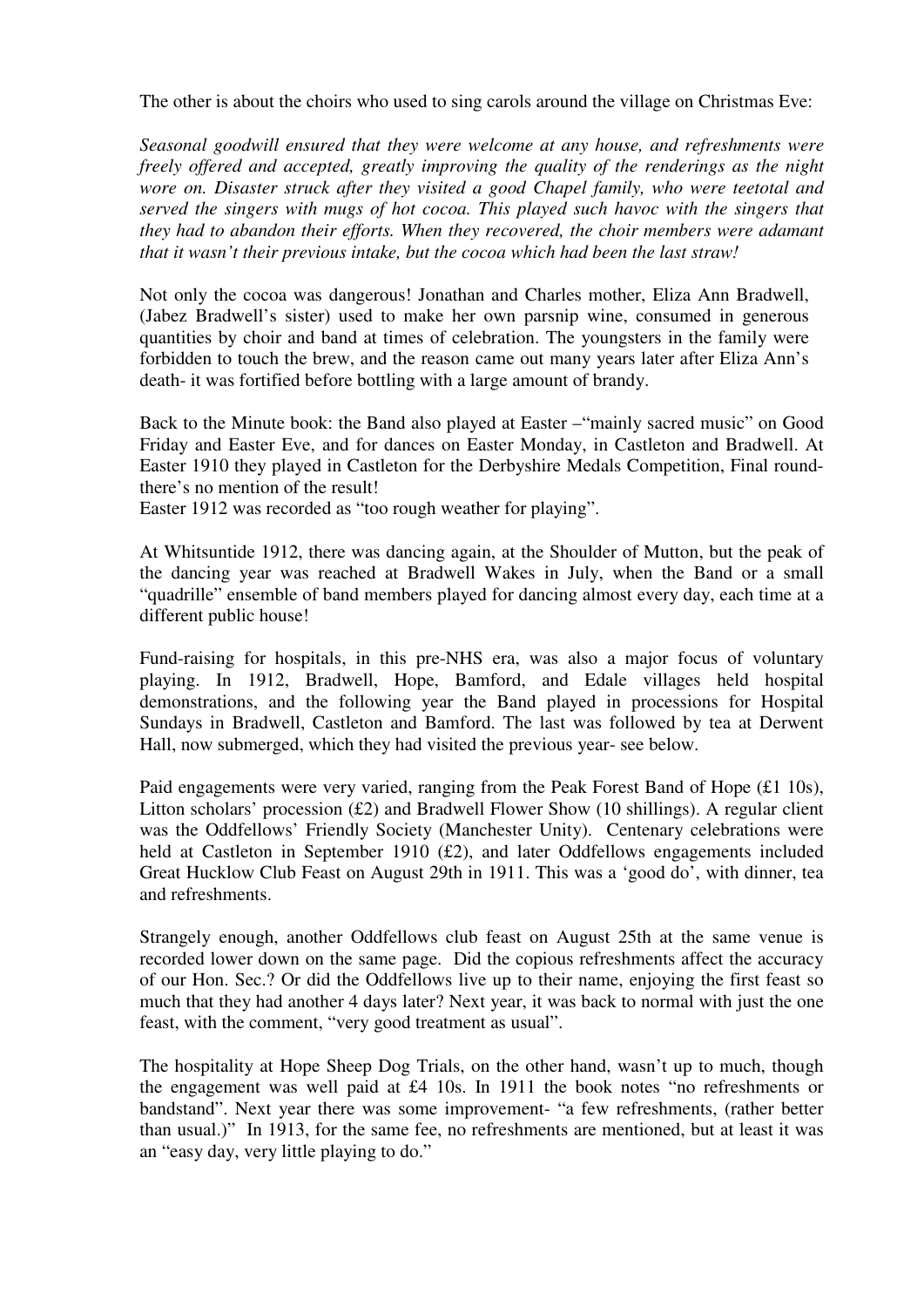#### **A triumphant day at Derwent Hall.**

Bradwell Band was one of the bands hired for the festivities at Derwent Hall on June 22nd 1911, which marked the Coronation of King George 5th and Queen Mary. The fee was a substantial £10, and "refreshments, viz. dinner, tea, beer and mineral waters" were provided. JLA obviously considered this event to be very important and described it in detail, recording the name and composer of every piece of music played.

The Band marched out of Bradwell to the strains of the quick march "Loyal Hearts" and (presumably) once out of sight were discreetly transported to Bamford, marching through that village to the same music and pausing to play a lively schottische called "Pleasant Pastime". The stately progress continued into Ashopton accompanied by "The Flag that Braved a Thousand Years", and at the Ashopton Inn a polka "Brilliante" was played which must have pleased, as a donation was collected. The Band completed the journey by marching into Derwent, but was not too exhausted to then perform the Coronation Selection of 27 items: marches, valses, galops, polkas, lancers and quadrilles, finishing with the Bradwell Waltz and of course the National Anthem , arranged by Horace Middleton.

They must have been men of steel, and deserved every bite and sup!

#### **The band in 1914**

As the clouds gathered over Europe during 1914, the Band played on, and the villagers went on dancing. On March 14th 1914, the Band marched from headquarters to the Bridge (Inn?) for dancing, and from the Bridge to the Bowling Green Inn for more of the same. That evening at the Church School, there was a draw, prizes were presented and the money raised went to the new instruments and repairs fund.

The same year in April, there was a benefit ball at Birchinlee Recreation Hall in aid of one David Kennedy, who had broken his leg playing football. Supper and refreshments were classed as "very good" (JLA was very particular in rating the food) and a "Special Mail" was provided. This term was used again about an engagement at the same place on 23rd May, when the Hope Valley League medals and cup were presented. Could it be a form of specially chartered transport?

On July 25th, the Band was back in Birchinlee sports field to provide music in the afternoon and evening, when dancing went on from 8pm to midnight. This time, the transport is specified - by Hall's motor each way- just as well, as it was very rough wet day. One this occasion the Band was paid £2.10s and got an extra £1 2s 6d from a collection in the hall, with tea and refreshments thrown in. No wonder the conclusion was "a very good outing!"

## **RUNNING THE BAND**

According to the engagement list, there were up to 14 members of the Band who attended major events, less than the number of instruments available for them to play. A smaller ensemble or quadrille group played for dances. Nowhere is a full list of members given, though a few new recruits are named.

An unspecified number of boys were taken on as learners.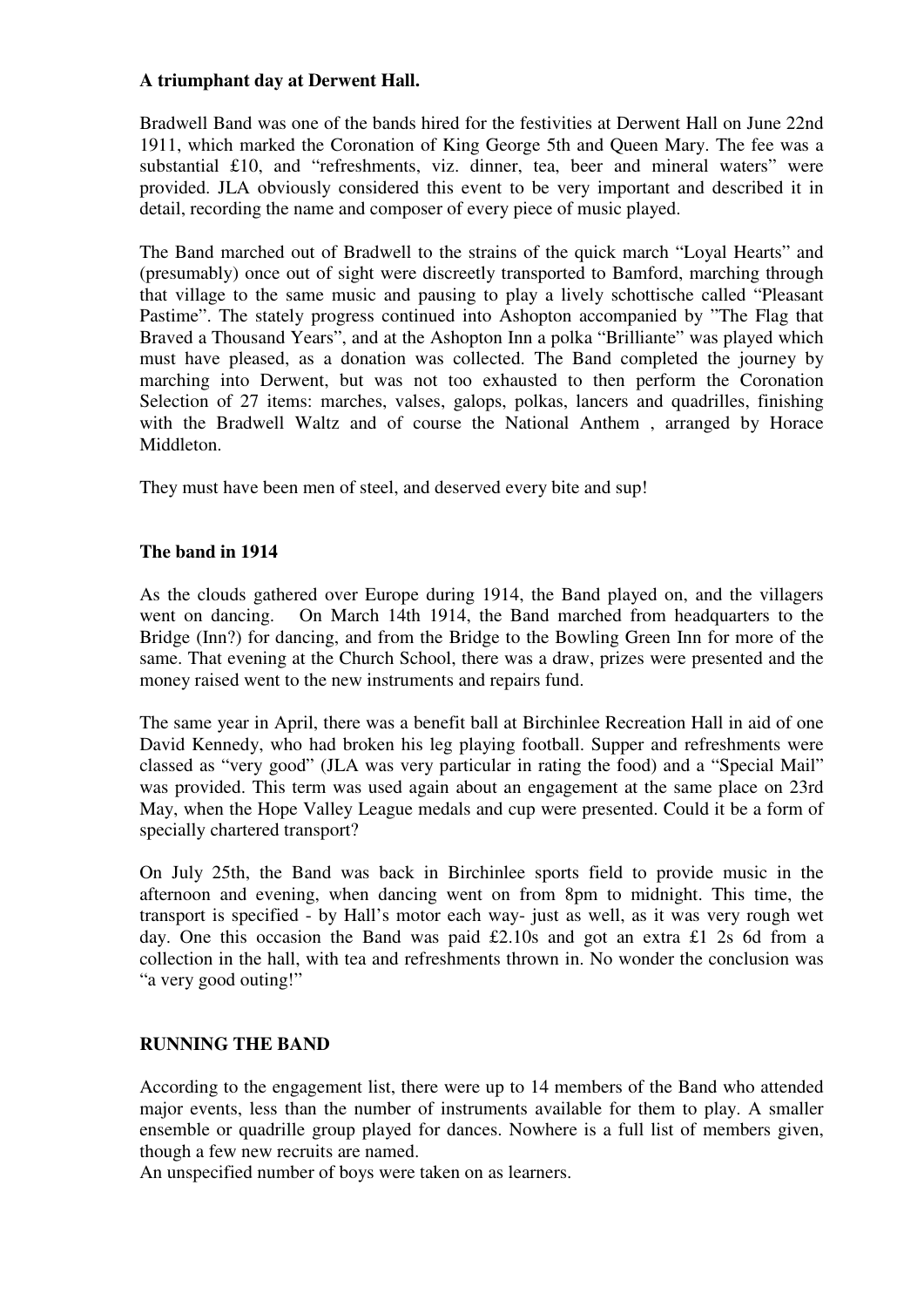The minutes and accounts show us how the Band was organised and financed. For example, at the 1907 AGM Mr Thos. Bradbury was elected bandmaster, the President was the local MP Captain Oswald Partington Esq., and Vice Presidents were Rev. George Bird, MA, Dr G. Lander, and Dr. Nadin, Mr Morton, Mr Fiske, Mr Johnstone and Mr Craig. One of the two auditors appointed had the wonderful name, reminiscent of the clients of Mr. Sherlock Holmes, of Mr Brickwood Priske!

The book goes on to list 12 rules. Prudent Rule 3 states that in the event of the secretary or treasurer resigning his position, the books shall be audited before the resignation is accepted. Rule 9 prohibits obscene language or intoxication during practice or engagements and threatens consequences "as the committee thinks fit" to offenders. Fines were imposed if anyone was late or absent. The poor drummer came in for a lot of odd jobs- rule 5 required him to act as book steward, and to paste the music.

In 1907 a uniform committee was formed and Mr Shirt, of that famous family who clothed generations of villagers, came to refit the bandsmen on March 7th. After the war, in 1922, the uniform fund in the Yorkshire Penny Bank stood at £6 18s 7d.

The balance sheet for 1909 shows that the Band had an income of £7 12s 2d with a healthy balance in hand of £4 13s 2 1/2d. The major sources of income were fees and collections at engagements, donations from 'friends' and donations from members. Selling the old bass drum yielded 2s 6d!

Items of expenditure for the same year add up to a fascinating period piece. The book itself cost a shilling, with pens and ink at 3d. Bandroom rent was the major expense at 13 shillings per quarter, and firewood coal and lamp oil was purchased. Even taking into account the difference in prices, the amount spent on fuel seems very little to ensure warm flexible fingers for the whole of a Peak District winter, and one hopes they also received donations of logs! Someone was careless with the oil lamp and it needed a new glass at 6d. Repairs to instruments, new lyres (music clips) and music bought by mail order brought the total expenditure to £2 18s 11 1/2d.

By 1912, the bandroom rent had risen to £3 5s a year but some of this was recouped by subletting part of the room to a Mr. J. Fletcher for an unspecified use. Wood and lamp oil had been replaced by gas, though the coal fire was still used. Music was still an expensive item. Concern for fellow bandsmen was shown by the present of £1 to a member ill for 6 months.

A list for this year shows the "full score of instruments" to be 20: horns, cornets, trombones, euphoniums, bombardons and 2 drums. I remember my grandfather playing the bombardon –a huge bass tuba- in a very small living room one Christmas!

In 1913, the bandroom was in the Butts and was treated to a new sweeping brush. Mr Evans the bandmaster took an expenses- paid trip to Freeton Colliery, and a new tenor trombone mouthpiece and lyre were bought from the famous instrument makers, Mahillons in London, for £6 5s. Later that year, the Band was once more on the move, to the Shoulder of Mutton Hotel, Church St., where the Band supper was held on December 27th -"a splendid supper and a very enjoyable evening".

The 1914 accounts refer to the Band as Bradwell Old Brass Band. A major fundraising event this year was a raffle, with numerous prizes donated by band members and the community. The most successful ticket seller received an incentive of 6 shillings. All the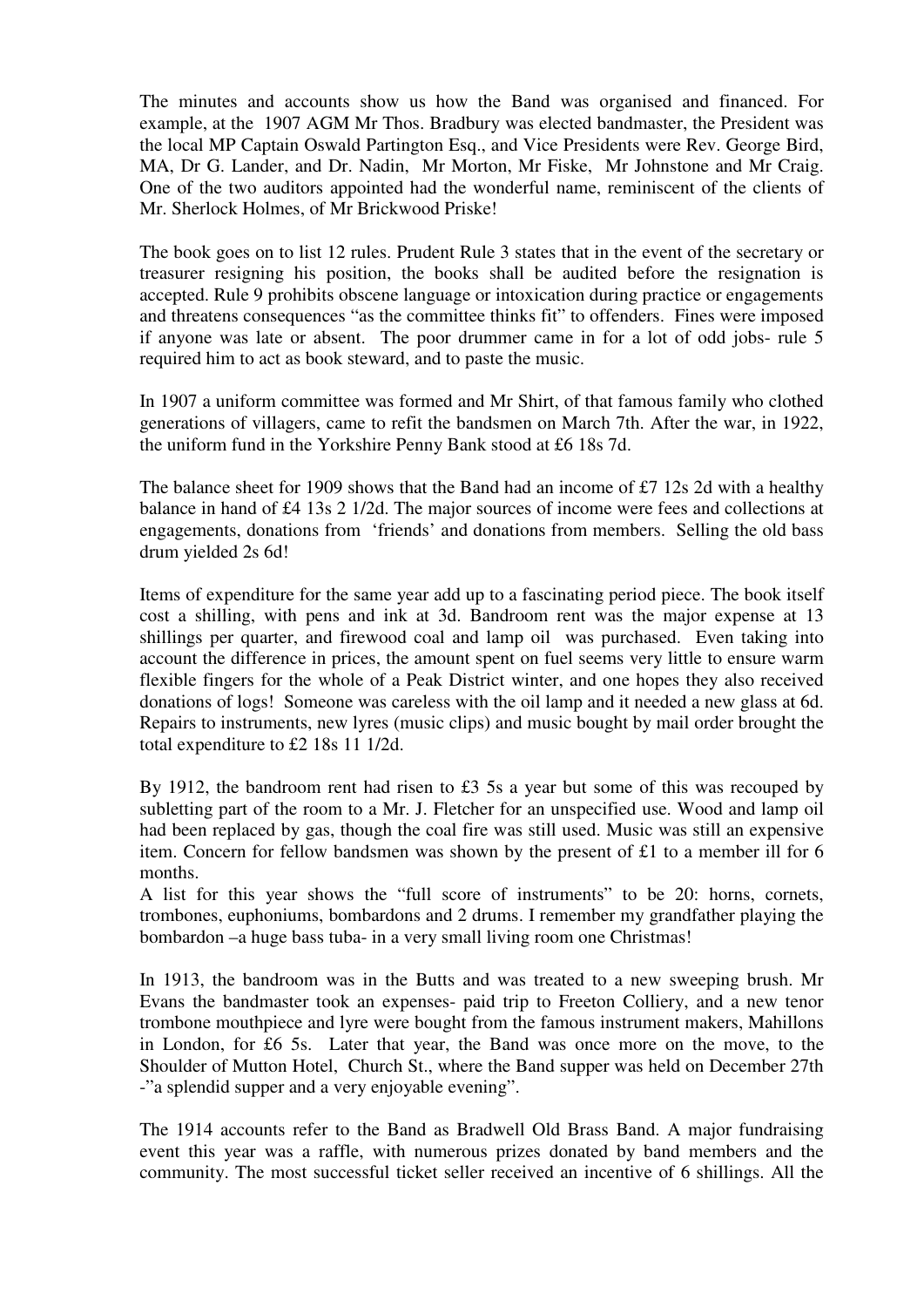prizes, donors and winners were recorded and the quality of the prizes seems high. There was a silver breakfast cruet from Tennants Bros. in Sheffield, a silver-mounted briar pipe from the doctor, and another from Eyres the mill-owners, a silver-mounted walking stick, and bottles of port, whisky and wine from licensees. Other shopkeepers donated appropriately- ladies' stockings from outfitter Mr B.S. Shirt, and a box of chocolates from Poyntons.

More down to earth, though doubtless equally welcome, were donated prizes of couples (not pairs) of rabbits, a 4lb pork pie from the only female donor Mrs Ralph Walker (mouthwatering - did she make it herself?), tea, groceries, ox-tongues, a roast of beef. And 2 packs of playing cards from my grandfather Mr C.B. Ashton, aged 21.

#### **The postwar band.**

I do not know how many Band members fought in the war or were lost- only that my grandfather Charles Bradwell Ashton and his brother our Hon. Sec Jonathan Leslie Ashton came back, somewhat battered but with their life-long love of music intact. New members were recruited in 1919 (E. Dungworth), 1920 (H. Gregory and B. Andrew: tenor horns, A. Bradwell: baritone horn) and 1921 (Colin Fletcher: cornet). The general meeting in 1919 voted money for repairs to instruments and set contributions at 3d a week for members and 2d for boys, learning. New members paid an entrance fee of 2s.

Entries following 1918 are bitty, often in the form of pencilled notes. Slips of paper were found between the pages, bearing financial details not entered in the book. One such refers to the new instrument fund 1914-21, and 2 new cornets (Boosey) being bought from Cocking and Pace, Sheffield, for £1 10s. It cost the Hon Sec 5s to travel to Sheffield to collect them, on Dec 4th 1920. An attempt to create a balance sheet for the war period from Aug 4th 1914 was made in 1919, but with no figures filled in.

The last two entries describe fundraising during Wakes week in 1921, when collections were taken at the New Bath Hotel, The Bowling Green and the Newburgh Arms. Expenditure in 1922 included items for transport by "Sunderland's motor". Two journeys, costing £1: 1s, were made to bring in 3 cornet players from Hathersage to participate in the Hospital Sunday procession. Maybe this suggests that the Band was below strength at this time? The last entry, on July 24th mentions purchase of 2 dozen envelopes and sheets of foolscap paper, and postage for the dispatch of a circular letter to the Band about reorganisation. Whatever came of this, the time of JLA as secretary may have soon come to an end, as only empty pages remain in the book.

### **POSTSCRIPT: THE MANNERS OF A BYGONE AGE.**

Two items of ephemera were found in the book.

The first is a battered postcard, postmarked 27th March 1913, addressed to my grandfather: Mr CB Ashton, Brass Band, Bradwell, Derbyshire. And it arrived! The picture shows Ellerby Cox, Bandmaster of the Lincoln Malleable Ironworks Prize Silver Band, resplendent in full uniform. The message on the reverse, written by the great man himself in purple ink in a tiny hand, reads:

*Dear Sir, When you arrive at Lincoln on Saturday, go to "The Royal Oak Hotel" 2 minutes walk from the Station , I will come to you there. The landlord is on our committee so will see you alright. We have a 1st class Besson instrument for you. I hope you will suit us. I may say we will be rehearsing Emilia, Bohemian Girl and probably William Tell from*